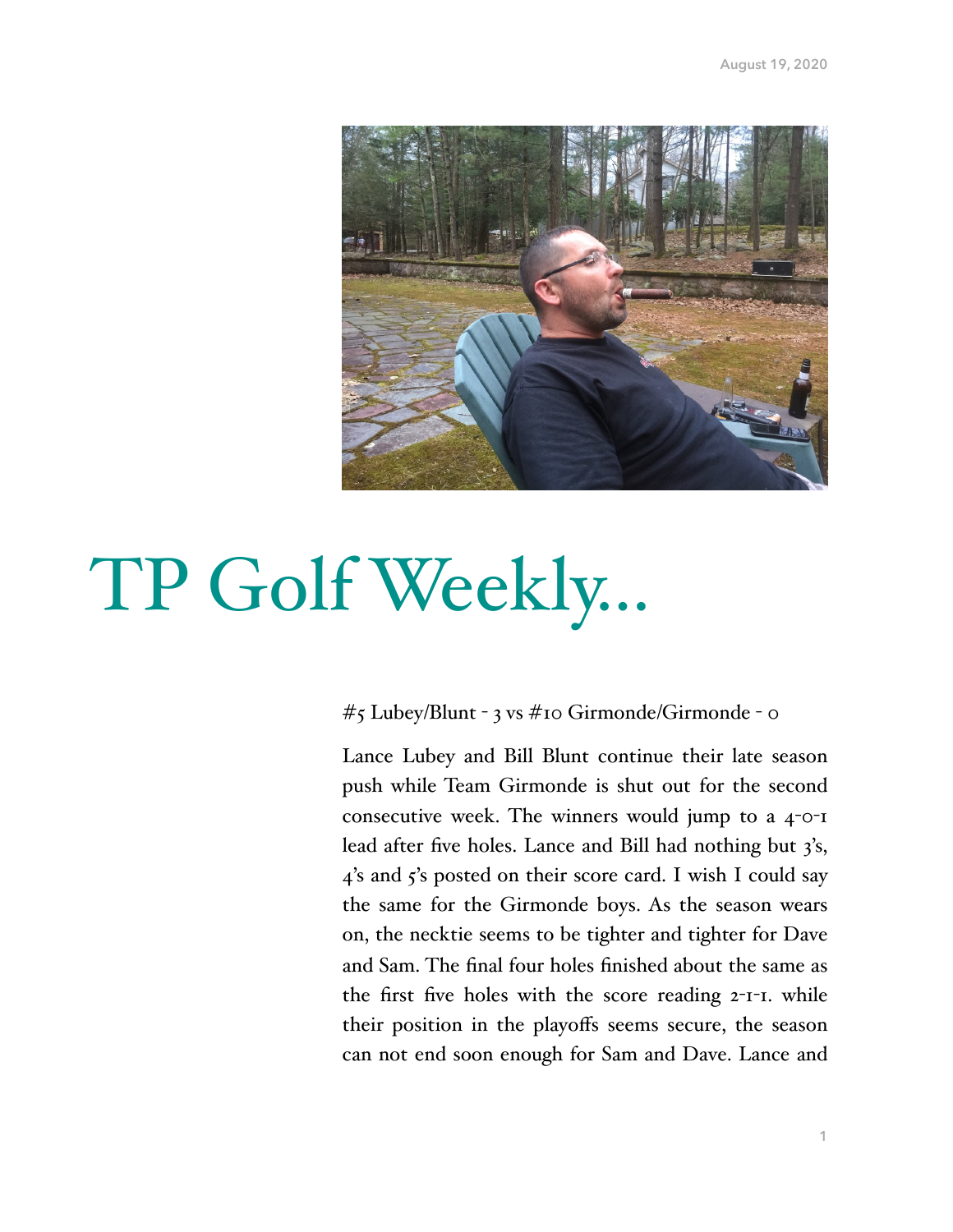Bill now carry the big Bull's Eye on their backs as league leaders with two weeks remaining.

#9 Grabinski/Welch - 2.5 vs #4 Cahill/Stern - .5

Gary Grabinski and Lee Welch would win every hole but 5 and 8 and coast to a victory over Dave Stern and Peter Cahill. Actually, Peter was out of town on vacation. George Kelley filled in for Pete. However, the score indicates that Pete might have played. No theatrics from Gary this week. There were no big numbers as he shot a solid 36. He birdied hole 7. Hard to believe but no one in this group hit the green on  $#6$ , well 3 of the 4 perhaps. More on that later.

## $\#$ 12 Bunal/Hamlin - 2.5 vs  $\#$ 7 Bialek/Brown - .5

Dave Hamlin and his sub would play the Mayor and Brownie tough and go on to win this match. The match was close the entire match. After  $\zeta$  holes the match was all square at 1-1-3. John and Tim would win the last 4 holes, but they were close. With 13 strokes in hand, the winners would squeak out a win with a win on the B side, a tie on the A side and a 1 stroke win on total. The loss drops the Mayor and Brownie dangerously close to the bottom. Oy Vey.

## $\#$ 2 Niemers/Banas - 2.5 vs  $\#$  15 Hubble/Clarke - .5

Don Niemers and Tim Banas win 7 of 9 holes to win this match over Chris Hubble and James Clarke. The match started birdies on #1 by Niemers and Chris Hubble. While Don Niemers would play steady golf the next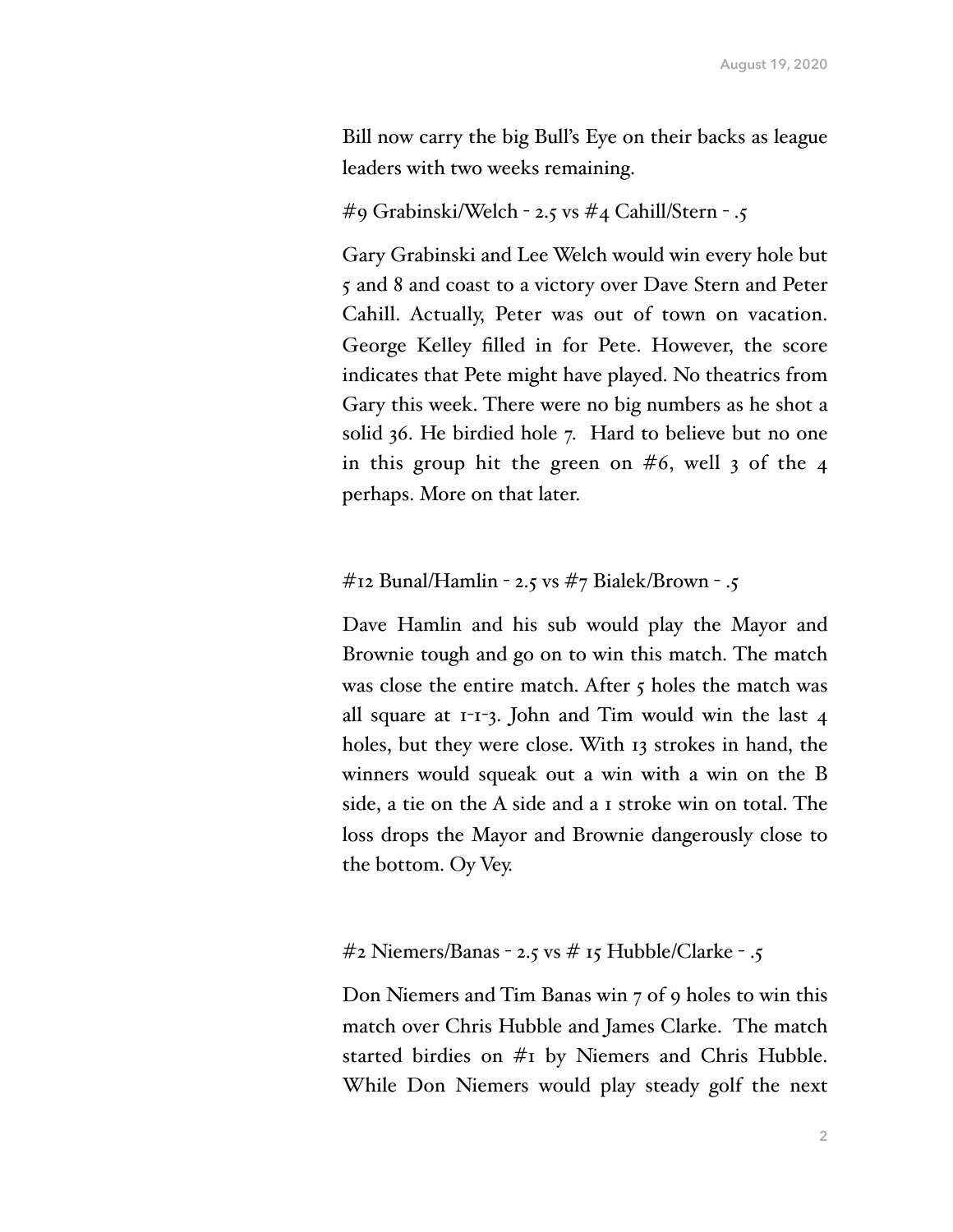couple of holes, his opponent Chris Hubble had a melt down. It was short lived but the damage was done. Tim Banas played steady although we saw a snowman on his score card on #4. Other than that, it was a steady round. James Clarke would tie his opponent Tim Banas. On the 7th Hole, Don Niemers and Chris Hubble would have birdies once again. Weeks 3 and 4 with weeks 8 and 9 have been the source of frustration for Don Niemers and Tim Banas. where they won just 1 total point. I'm not sure but I think the course was out of beer those weeks.

## #2 Nucci/Gooldy - 2 vs #16 Heintz/McAndrew - 1

Vinny Nucci and Eric Gooldy would win 7 of 9 holes and waltz to a 2 - 1 victory over the ever changing team 16. Eric Gooldy was the star of his team this week posting a fine 40. That round would feature a birdie on hole #6. It looks like Vinny ran to the course, instead of using a car, from Oswego where is working. He posted the highest score this reporter has ever seen in the 3 years he's been here. The rookies, with new member Ryan McAndrew, had a bad day. His Partner, Jake Hyer, is or isn't a new member of this team. He was around long enough to post some big numbers along with his partner. Anyhow, a good time was had by all.

## #14 Logue/Cahill - 2 vs #1 Hickel/Wallace - 1

Pete Logue and Russ Cahill pull to within 1/2 a point of the final playoff spot with a 2-1 victory over defending champs Rich Hickel and Will Wallace. While Rich was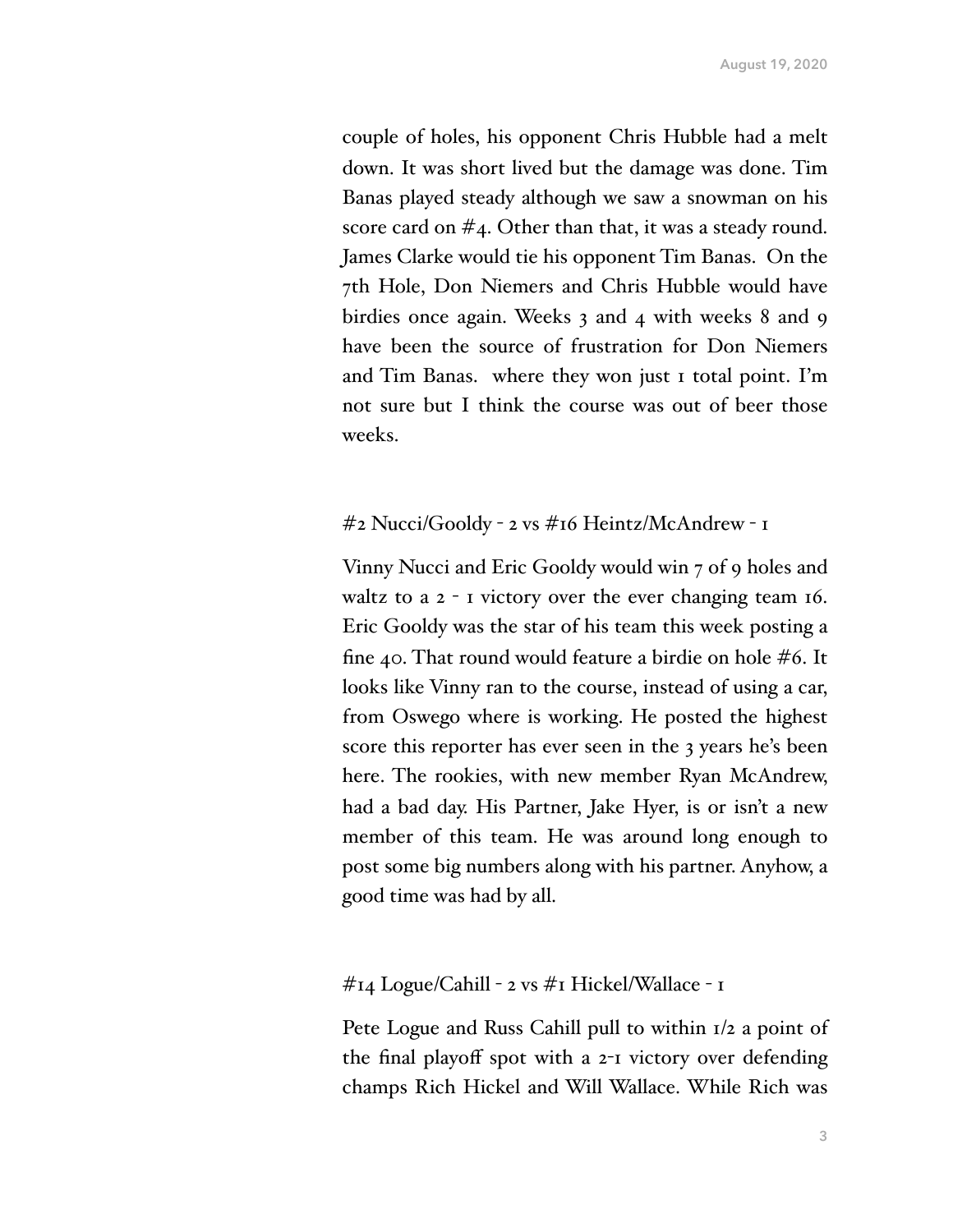winning most of the holes, Pete and Russ would stay close and with the 8 strokes Rich was giving up, it became easy. I neglected to mention that Rich Hickel went on to post a score of 45. Yes, I did say 45. While Rich and Will have a solid foothold in the playoffs, it's never good thing to lose a match. Will will not be happy when he finds out.

#### #8 Girmonde/Palmer - 2 vs #13 Tripp Sadallah - 1

Dave Girmonde, Jr would drive the first hole and have a 2-putt birdie. He would also birdie Hole # 7 and go on to finish at -1. The only blemish was a bogey on #9. He and Joe Palmer would go on to win 8 of nine holes and win this match over Dom Tripp and John Sadallah. There isn't a lot to say about this match. It was an old fashioned ass whipping.

## #6 D'Amico/D'Amico - 2 vs #11 Zegarelli/Berge - 1

 The last 3 weeks, Gene's Sr. and Jr. have won 7 of 9 points to move into playoff position with a win over Shane Berge and Nick Zegarelli. While the winners won only 3 of nine holes, it really didn't matter as the final score is really what counts. I have been trying to amuse you people all year with the nonsense of who won what holes. To get back on point, Ziggy and Shane have been in a free fall and have won 1.5 points out of 12 points to fall out of the playoff picture. Hey, there is always next year.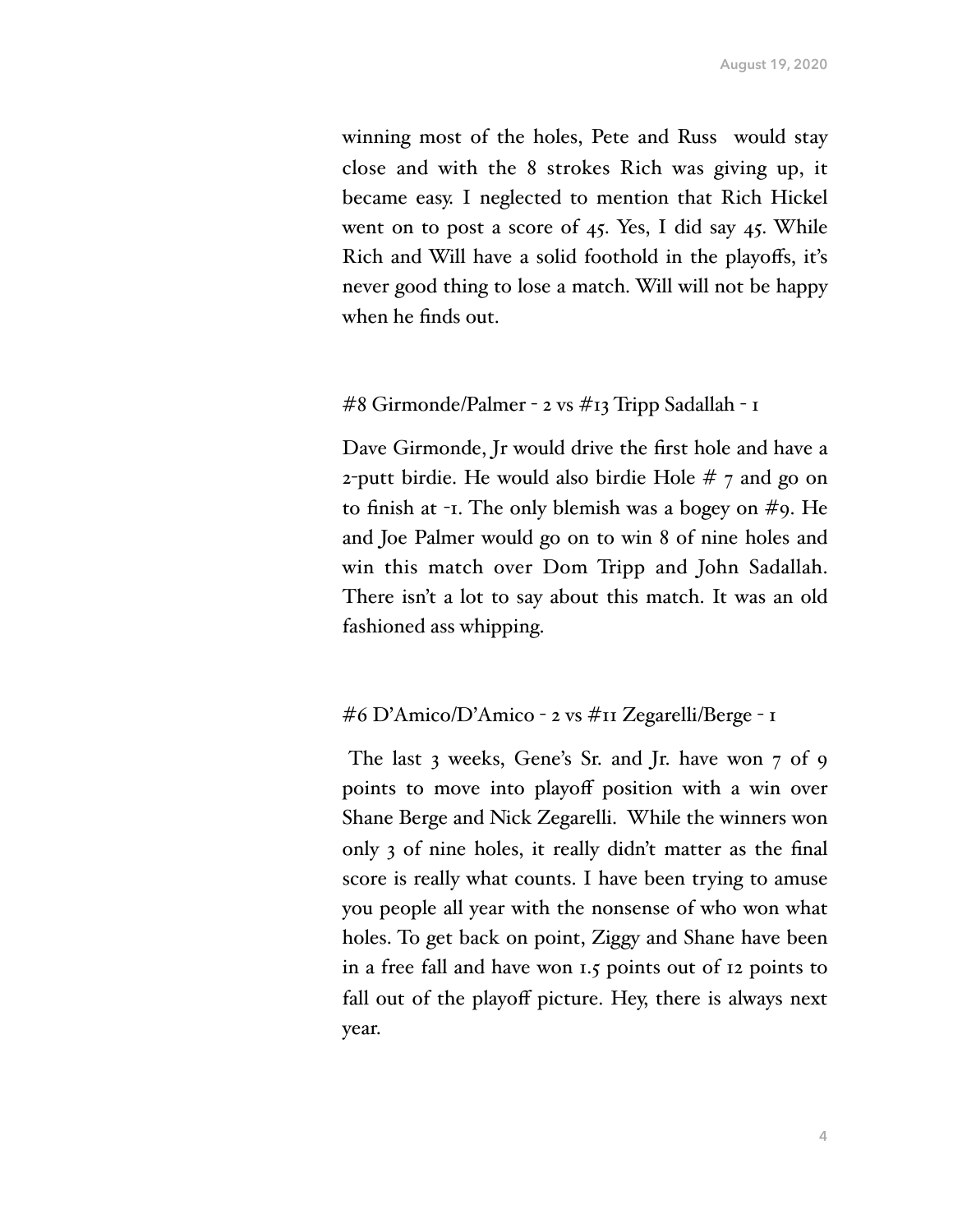## The 19th. Hole…

Gary Grabinski, speaking for Dave Girmonde, was quoted as saying that if the tee markers on hole 6 were in the back, Stern would have 100 yards to reach the green with his second shot after his tee shot flew out there about 20 yards…There were 8 birdies on the course last week. 3 on hole 1 and 5 on hole 7. The last score card came in and there were 2 more birdies by Pete Logue and Eric Gooldy on holes 4 and 6. Both were good for a skin that were worth \$65 each. Pete Logue also won \$32 in Gary Dollars with the closest to the pin shot that was  $13'$  i" away...While the league dues have been coming in slowly, there is still a bunch of you that haven't paid a dime. Your names will be printed in this newsletter starting next week…Vinny Nucci asked me to let you know about a golf outing. The Quaran-Tee Off to benefit Breast Cancer Awareness at Twin Ponds on Saturday September 19th. The cost is \$95 per person and includes Golf, Lunch, Dinner and Prizes. If interested contact Nikki at 315-777-5455 to register. BTW, the outing is sponsored by the Pines at Utica…The playoff picture looks like this, this week: The top spot has team #5, Bill Blunt and Lance Lubey, residing in it for the second consecutive week. Dave Girmonde and Joe Palmer have swapped places with team Girmonde for second place as team Girmonde has won zippo the last 2